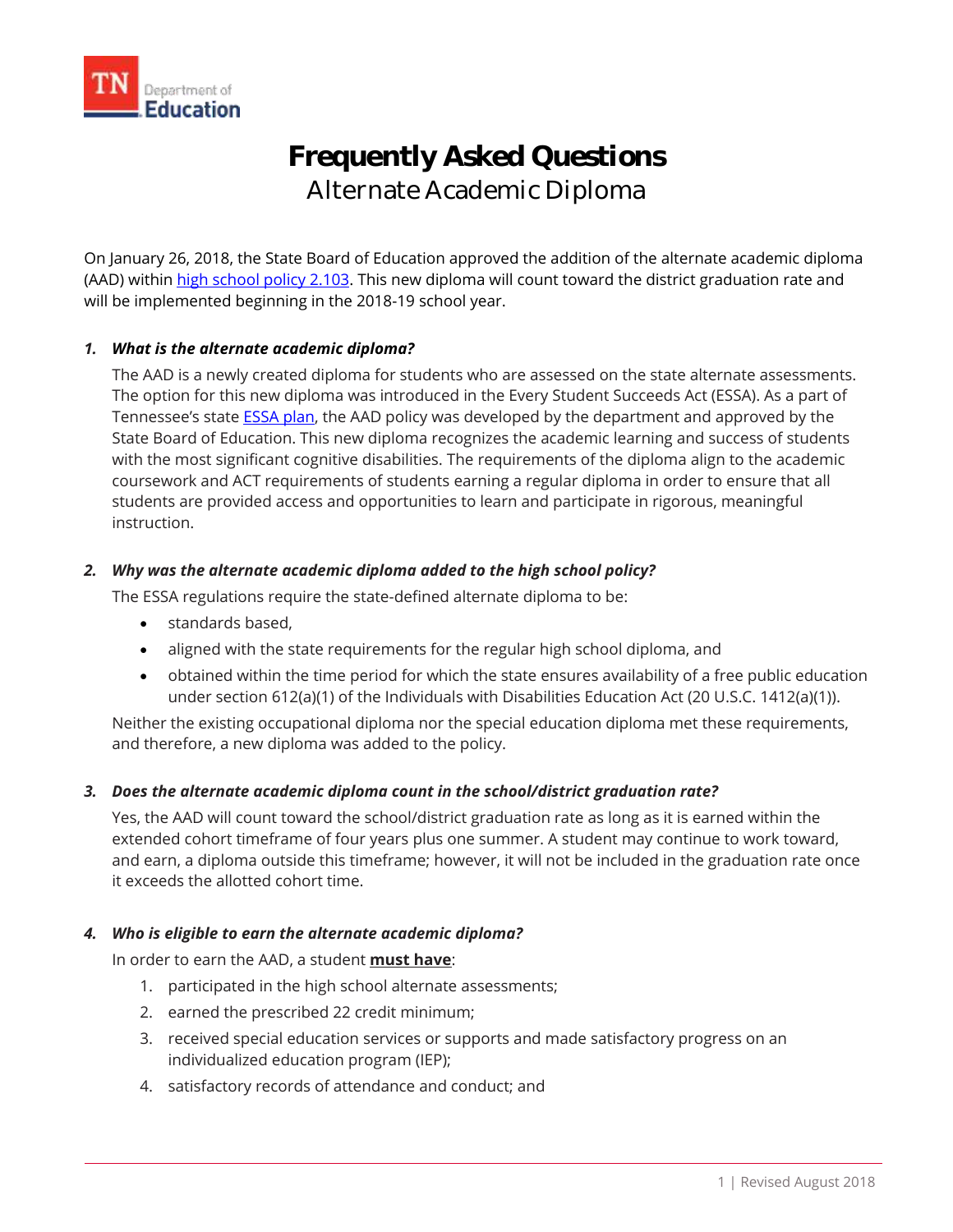

5. completed a transition assessment(s) that measures, at a minimum, postsecondary education and training, employment, independent living, and community involvement.

## *5. How does this policy help a student on the alternate assessment path earn the required 22 credits?*

 The required credits may be earned through the state-approved standards or through AAD modified [Standards,](https://www.tn.gov/content/tn/education/instruction/academic-standards.html) outline the expectations for a student working toward the AAD. There will be specific course course requirements approved by the State Board of Education. The alternate academic course requirements can be found [here.](https://www.tn.gov/education/student-support/special-education/special-education-tools-resources.html) The course requirements, based on the [Tennessee Academic](https://www.tn.gov/content/tn/education/instruction/academic-standards.html)  codes for each of the AAD course requirements available in August 2018 for schools to track a student's progress towards completing the required 22 credits.

# *6. My student's least restrictive environment is a combination of time within general education and special education. Would their IEP need to be changed for them to earn the alternate academic diploma credits?*

No, the alternate academic course requirements are directly aligned to the Tennessee Academic [Standards](https://www.tn.gov/content/tn/education/instruction/academic-standards.html) and therefore are aligned with the content instruction in any educational setting that is determined to be the least restrictive environment for that student. Any change of placement on the IEP should be based on the student's current levels of performance and needs, not on their diploma choice.

# *7. Can a teacher's class be a mix of students earning the alternate academic diploma and those earning the regular diploma?*

Yes, a teacher may have both the regular content course code and an alternate academic course code listed for the same time of day. The alternate academic course requirements are directly aligned to [Tennessee Academic Standards,](https://www.tn.gov/content/tn/education/instruction/academic-standards.html) and therefore, this would not alter the instruction beyond the differentiation, accommodations, and modifications already required to meet the needs of the students.

# *8. Does the uniform grading policy apply to students earning the alternate academic diploma?*

No. The uniform grading policy specifically relates to the regular education diploma, HOPE scholarship, and traditional college admission. Therefore, it does not apply to the special education diplomas, including the alternate academic diploma. When determining the grading policy for the alternate academic diploma courses, the district should refer to their local grading policy for guidance and determine a single, district-wide plan for grading in these courses.

#### *9. Can a student earn both the alternate academic diploma and the occupational diploma?*

Yes, the two diplomas support the student's learning in two different ways, and providing the instruction and experiences needed to earn them will better prepare the student for postsecondary success. One possible way for a student to accomplish this is to follow a similar trajectory as their peers who do not have disabilities. The first four years of high school, the student will participate in traditional academic, standards-based instruction. Then, as a part of the transition assessment requirement, the student's team may choose to use the *Skills, Knowledge, and Experience Mastery Assessment (SKEMA)* in order to begin planning for the occupational diploma. After earning the alternate academic diploma, the student's instruction will focus on career readiness, including completing two years of work experience,